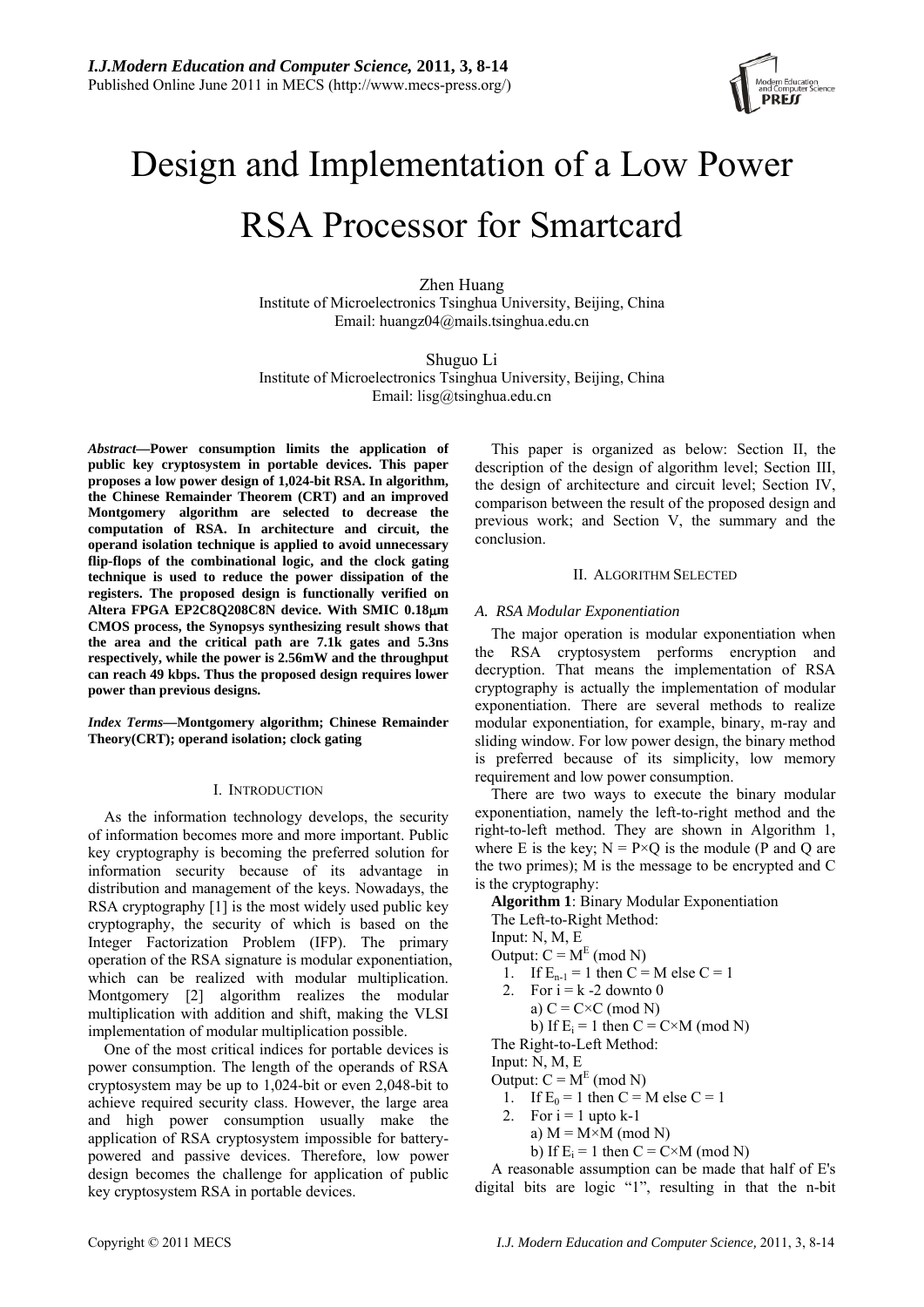modular exponentiation requires 1.5n modular multiplications on average.

## *B. Chinese Remainder Theorem (CRT)*

Chinese Remainder Theorem (CRT) [3] can realize a 2n-bit RSA modular exponentiation with two n-bit modular exponentiations, which can effectively reduce both time complexity and power consumption of RSA cryptosystem.

As mentioned above, the major operations of an n-bit modular exponentiation are about 1.5n modular multiplications on average. The most effective modular multiplication algorithm so far needs three n-bit multiplications to realize an n-bit modular multiplication (This will be discussed later). Thus 4.5n n-bit multiplications are required to realize an n-bit modular exponentiation and that for 2n-bit modular exponentiation is 9n.

Comparing the complexity of one 2n-bit modular exponentiation with that of two n-bit modular exponentiations, it is found that the numbers of multiplications are the same, but the complexity of an nbit multiplication is approximately a quarter of that of a 2n-bit multiplication. That means the complexity of a RSA modular exponentiation without CRT is about 4 times higher than a RSA modular exponentiation with CRT.

Low power consumption is the most critical for portable device design. Chinese Remainder Theorem can reduce the amount of operations for RSA modular exponentiation to about a quarter of that of original RSA modular exponentiation, and this reduction will significantly decrease the power consumption. So CRT is chosen for our design.

Algorithm 2 describes the Chinese Remainder Theorem, where M is the message to signature; P and Q are the two primes and  $P < Q$ ,  $N = P \times Q$ ; E is the private key,  $0 \le A$ ,  $B \le Q$ -1 and  $A \times P \equiv 1 \pmod{Q}$ ,  $B \times Q \equiv 1$ (mod P).

**Algorithm 2**: Chinese Remainder Theorem (SRC)

Input: M, N, P, Q, E, A, B

Output:  $C = M<sup>E</sup>$  (mod N)

- 1.  $Mp = M \pmod{P}$ ,  $Mq = M \pmod{Q}$
- 2.  $Ep = E \pmod{P-1}$ ,  $Eq = E \pmod{Q-1}$
- 3.  $Cp = C \pmod{P} = Mp^{Ep} \pmod{P}$
- 4.  $Cq = C \pmod{Q} = Mg^{Eq} \pmod{Q}$
- 5.  $C = CpBQ + CqAP \pmod{N}$

In practice, Ep and Eq must be pre-computed because Montgomery algorithm can only work with odd module, so it is impossible to get Ep and Eq with Montgomery algorithm.

The method to execute Chinese Remainder Theorem in Algorithm 2 is Single-Radix Conversion (SRC). To realize RSA modular with SRC, four modular multiplications and one modular addition with module N should be performed. This is not good news for hardware implementation, because one more module means not only one more input parameter, but also a few more precomputation. On the other hand, two modular inverses should be performed in the pre-computation and then both modular inverse results should be added to the list of input parameters.

The Mixed-Radix Conversion (MRC) was first proposed by H.L.Garner in 1958, and then improved by D. E. Kunth. To execute CRT with MRC, the modular operations with module N is unnecessary and only one modular inverse is required. Both of these two improvements are good for hardware implementation.

Algorithm 3 describes the Chinese Remainder Theorem with Mixed-Radix Conversion, where M is the message to signature; P and Q are the two primes and P<Q,  $N = P \times Q$ ; E is the private key,  $0 \le A \le Q-1$  and  $A \times P \equiv 1 \pmod{Q}$ .

**Algorithm 3**: Chinese Remainder Theorem (MRC) Input: M, P, Q, E, A

Output:  $C = M<sup>E</sup>$  (mod N)

- 1.  $Mp = M \pmod{P}$ ,  $Mq = M \pmod{Q}$
- 2.  $Ep = E \pmod{P-1}$ ,  $Eq = E \pmod{Q-1}$
- 3.  $Cp = C \pmod{P} = Mp^{Ep} \pmod{P}$
- 4.  $Cq = C \pmod{Q} = Mq^{Eq} \pmod{Q}$
- 5.  $C = [((Cq + Q Cp)A)(mod Q)]P + Cp$

The purpose of the extra addition of Q is to make sure that the Intermediate result is positive. To realize CRT with MRC, only one modular multiplication with module P and one multiplication are required. The more important thing is that with MRC, we don't parameters N and B in algorithm 2. This improvement can reduce the size of required memory and eliminate the hardware for the modular operations with module N. Because  $N = P \times Q$ , so the length of N is normally twice as the length of P and Q. So the elimination of the modular operations with module N means all the modular operations have modules with same length, so they can be realized with the same hardware device.

On the other hand, the performance of RSA modular exponentiation can be improved by Chinese Remainder Theorem as well. In high speed applications, step 3 and step 4 can be executed in parallel, reducing the time complexity of modular exponentiation to only a quarter of the original value.

#### *C. Improved Montgomery Algorithm*

The main operation of RSA encryption and decryption is modular exponentiation, and modular exponentiation consists of modular multiplications, so the actual implement of RSA cryptography is the implement of modular multiplication.

The general process of modular multiplication consists of two steps: computing  $T = A \times B$  and reducing T to yield  $M = A \times B$  (mod N). The traditional reduction, which is implemented with division operation, is not easy for VLSI implement as there is not any good solution for VLSI implement of division proposed yet. Several modular multiplication algorithms without division operation have been proposed to replace the traditional reduction. Among them the two most popular algorithms are Montgomery algorithm and Barrett algorithm.

Montgomery algorithm is the most widely used as well as the most efficient modular multiplication algorithm being applied. It realizes the reduction with addition and shift operations, and they are much easier for VLSI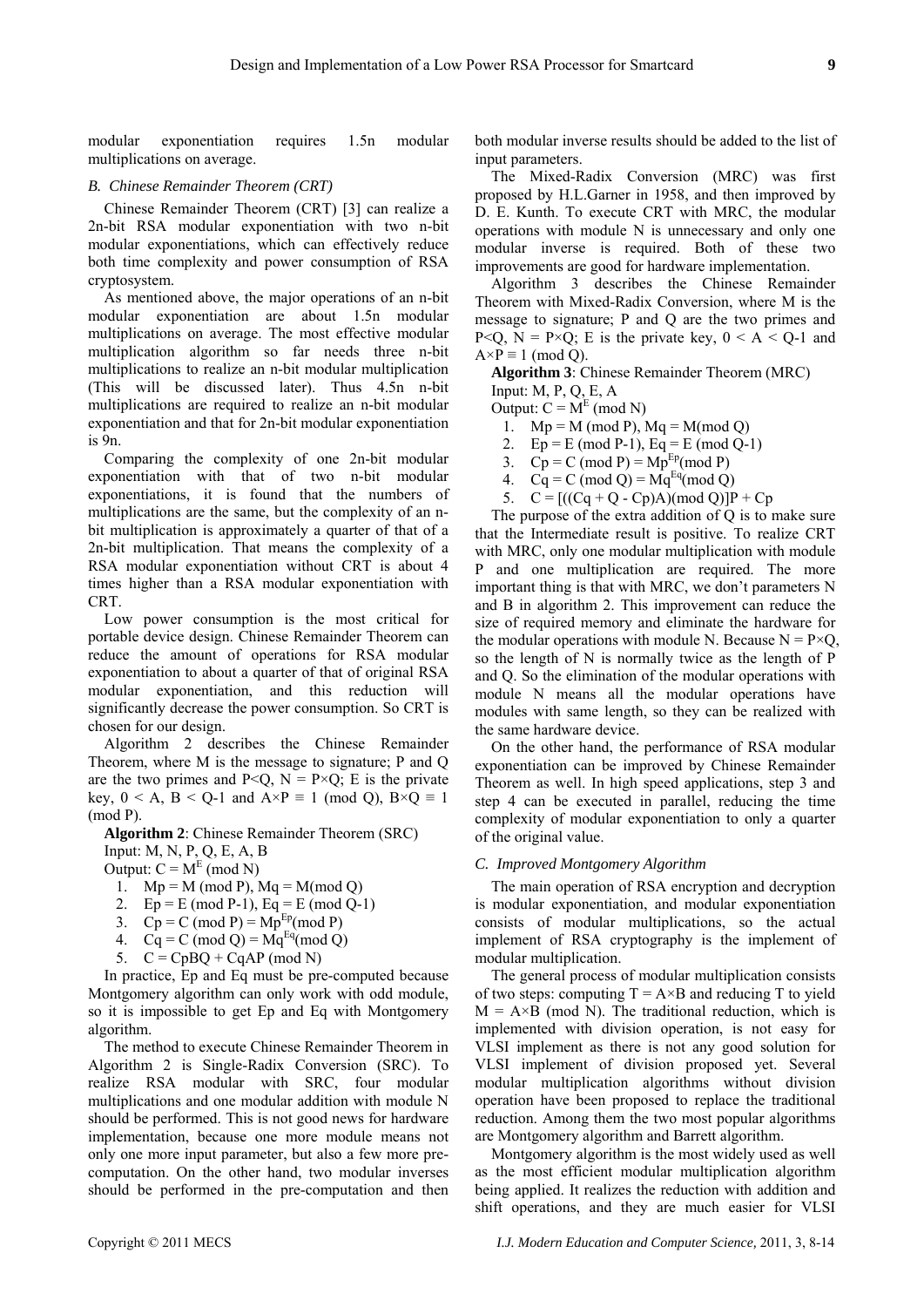implement than division operation. Algorithm 4 shows the original Montgomery algorithm where N is the n-bit module, should be odd and  $N>1$ ; R is relative prime to N and normally  $R = 2^n$ ,  $R^{-1}$  and N satisfy  $0 \le R^{-1} \le N$ ,  $0 \le R^{-1}$  $N' < R$ ,  $RR^{-1} - NN' = 1$ . That is  $RR^{-1} \pmod{N} = 1$  or  $NN'$  $(mod R) = -1$ ; A and B are the two multipliers:

**Algorithm 4**: Montgomery Modular Multiplication

Input: A, B, N, N'

Output:  $t = A \times B \times R^{-1} \pmod{N}$ 

1.  $T = A \times B$ 

2.  $m = (T \mod R) N' \mod R$ 

3.  $t = (T + m \times N) / R$ 

if  $t \ge N$  then  $t = t - N$ 

Note that the result of Algorithm 4 is  $ABR^{-1}(\text{mod } N)$ instead of AB (mod N). When using it in practice the constant  $R^{-1}$  should be eliminated. That means Algorithm 4 should be executed one more time.

The primary operation for the hardware implementation of Montgomery algorithm is to divided T by 2 (because  $TR^{-1} = T2^{-n}$ ), and the operation of division by 2 can be realize by shift right. It should be remembered that the shift operations are with modular N, so if T is odd,  $T = T + N$  should be performed before the shift operation. After divisions by 2 for n times, the result t is obtained. The result t will satisfy  $0 \le t < 2N-1$ , but it is not the final result of the modular multiplication. It is  $T/2^n$  mod N instead of T mod N, so we can not get the final result until another transfer, which is a multiplication by  $2<sup>n</sup>$  is performed.

The hardware implementation of the original Montgomery algorithm is shown in Algorithm 5. A and B are the two n-bit binary multipliers and can be presented as  $A = (a_{n-1}, a_{n-2}, \ldots, a_1, a_0), B = (b_{n-1}, b_{n-2}, \ldots, b_1, b_0),$ N is the n-bit modular and  $R = 2^n$ :

**Algorithm 5**: Hardware Implementation of Original Montgomery Algorithm

Input: A, B, N

Output:  $T = ABR^{-1} \mod N$ 

1.  $S_0 = 0$ 

2. For  $i = 0$  upto n-1

if  $(S_i + a_iB$  is even) then  $S_{i+1} = (S_i + a_iB)/2$ else  $S_{i+1} = (S_i + a_iB + N)/2$ 

 $3.$  T =  $S_n$ In fact, Algorithm 4 is not used very much, in practice, another method called "High-base" algorithm is more widely used, and it can be shown as Algorithm 6. A, B and N are presented as  $A = (a_{w-1}, a_{w-2}, \ldots, a_1, a_0)_r$ ,  $B =$  $(b_{w-1}, b_{w-2}, \ldots, b_1, b_0)_r$ ,  $N = (n_{w-1}, n_{w-2}, \ldots, n_1, n_0)_r$ where  $R = 2^n = r^w$ , and  $0 \le a_i < r$ ,  $0 \le b_i < r$ ,  $0 \le n_i < r$ , and  $n_0$  and  $n_0'$  satisfy  $n_0n_0'$  mod  $r = -1$ .

**Algorithm 6**: Modified Hardware Implementation of Montgomery Algorithm

Input: A, B, N,  $n_0'$ Output:  $T = ABR^{-1} \mod N$ 1.  $S_0 = 0$ 2. For  $i = 0$  upto w-1  $m_i = (S_i + a_i B) n_0' \text{ mod } r$  $S_{i+1} = (S_i + a_iB + m_iN)/r$ 

3. 
$$
T = S_n
$$

When  $r = 2$ , then  $n_0 = 1$  and  $n_0' = 1$ , Algorithm 6 will degenerate to Algorithm 5.

The original Montgomery modular multiplication is difficult to realize with VLSI because the operands in the cryptosystem applications are usually very large. When the length of the integers is 1,024-bit or 2,048-bit, even the implementation of the simplest operations like addition and shift are impossible. As a result, the big operands are usually divided into a serious of small operands, so that operations on big operands can be executed.

Apparently, the number of arithmetic units can be reduced when the big operands are divided into small operands, and many registers can also be saved because the storage of the big intermediate results will become unnecessary.

Various methods have been proposed to improve the Montgomery algorithm under this idea [4]. With these modified algorithms, it is much easier to implement Montgomery modular multiplication, and higher performance can be achieved with lower power.

The FIPS [4] algorithm proposed by KoC is one of those modified algorithms suitable for implementation with VLSI, especially for the implementations with digital signal processors. The most important feature of this algorithm is that in this algorithm, there is no need to obtain the result of  $T = A \times B$ . The less significant words of the temporary and the more significant words of the intermediate result can be stored in the same memory units, and the temporary value and the result can be stored in the same memory address, too. As a result, it reduces the size of the memory as well as the number of operations. Both the cost of hardware and the power consumption are therefore lowered. The FIPS algorithm is described in Algorithm 7:

Suppose A, B and N are decomposed to  $A = (a_{s-1}, a_{s-1})$ 2 …  $a_1 a_0$ <sub>r</sub>,  $B = (b_{s-1} b_{s-2} ... b_1 b_0)$ <sub>r</sub>, and  $N = (n_{s-1} n_{s-2} ... n_1)$  $n_0$ <sub>r</sub>, where  $0 \le a_i < r$ ,  $0 \le b_i < r$ , and  $0 \le n_i < r$ . Normally r is chosen to be the power of 2. Let  $R = r^s$ , so N<R (A<N, B<N), and  $n_0n_0'(mod r) = -1$ , where  $n_0$ 'is pre-computed.

**Algorithm 7**: FIPS Modular Multiplication

Input: A, B, N,  $n_0'$ 

Output:  $M = ABR^{-1} \mod N$ 

1.  $S = 0$ 

//Step A: calculate the temporary value m[i]

- 2. for  $i = 0$  to s-1
	- a) for  $j = 0$  to  $i-1$ 
		- i.  $S = S + a[i]b[i-j] + m[i]n[i-j]$
	- b)  $S = S + a[i]b[0]$
	- c)  $m[i] = S n_0' (mod r)$

d) 
$$
S = S + m[i]n[0]
$$

$$
e) \tS = S/r
$$

//Step B: calculate the result and store the result in  $m[i]$ 3. for  $i = s$  to  $2s - 1$ 

- a) for  $j = i s + 1$  to  $s 1$ 
	- i.  $S = S + a[j]b[i-j] + m[j]n[i-j]$
- b)  $m[i-s] = S \pmod{r}$
- c)  $S = S/r$
- //Step C: adjust the result to  $[0, N)$
- 4.  $temp = S (mod r)$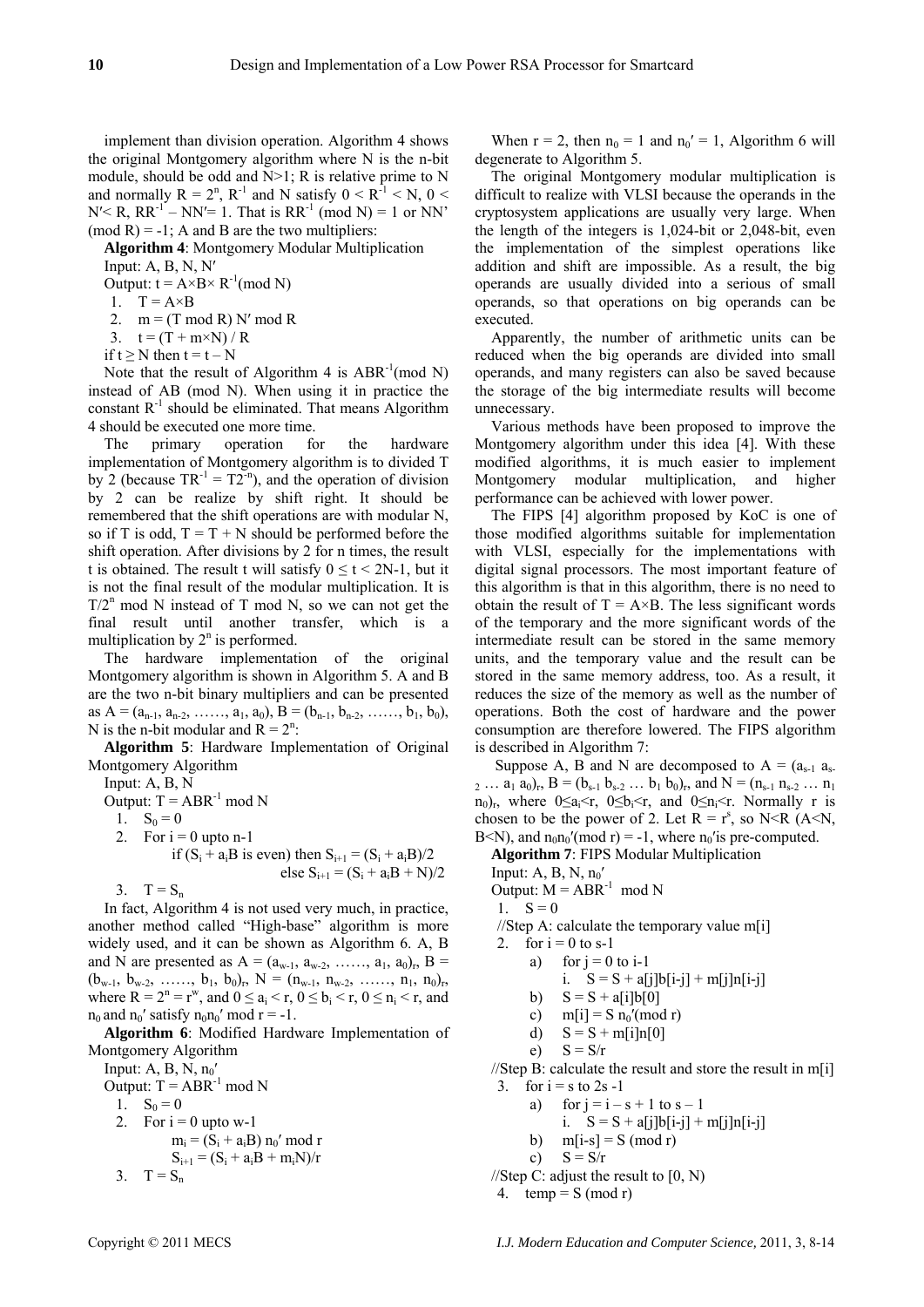- 5. carry  $= 1$
- 6. for  $i = 0$  to s-1
- a)  $(\text{carry}, \text{ b[i]}) = m[i] + \text{not}(n[i]) + \text{carry}$
- 7.  $temp = temp + not(0) + carry$
- 8. if temp  $=0$

```
then for i = 0 to s-1 m[i] = b[i]
```
## III. ARCHETECTURE AND CIRCUIT DESIGN

#### *A. The Architecture Design*

Algorithm 7 shows that most operations of the FIPS Montgomery modular multiplication are multiplications and accumulation. Considering the tradeoff between the power consumption and the necessary speed, the width of the multiplier is chosen as 16-bit. Thus, in Algorithm 4, r  $= 2<sup>16</sup>$ , and s = 512/16 = 32.

The length of the accumulator can then be decided. For our design, the accumulator will store the largest temporary result when performing Step A of Algorithm 4. When  $i = s-1$ , the largest temporary result is the sum of (1), (2) and the result of  $S/r$  in  $i = s-2$ :

$$
S1 = a[0]b[s-1] + a[1]b[s-2] + ... + a[s-1]b[0]. (1)
$$

$$
S2 = m[0]b[s-1] + m[1]n[s-2] + ... + m[s-2]n[1].(2)
$$

Equations (1) and (2) show that there will be 2s-1 32 bit numbers to be accumulated, which means that the sum will be less than  $(2s-1) \times 2^{32} = 2^{38} - 2^{32}$ . After performing the shifting S/r, the length of the initial value in the accumulation register is 32-bit, and hence the final result will be less than  $2^{38}$ . Then the length of the adder can be chosen as 38-bit. Because the width of the SRAM used in this design is 16-bit, taking the length of register to be times of 16 will make the shifting of operands much easier. As a result, the length of the accumulating register is 48-bit. The data path of the modular multiplier is shown in Fig. 1.

#### *B. Operand Isolation*

 The power consumption can be divided into two parts: static and dynamic power consumption. The static power is determined by the fabrication process, where possible input from the designers is quite limited. The calculations of the combinational logic and the toggles of the registers take up most of the dynamic power. As a result, the general idea of low power design is to eliminate the unnecessary calculations of the combinational logic and the redundant toggles of the registers.



Figure 1. The architecture of the modular multiplier

Combinational logic circuits are used to realize different logic and arithmetic functions. In general, no circuit is expected to keep working at any time. Ideally, we want them to work only when we want to use them. But this is usually not that case, the combinational logic circuit will begin to calculate once its input signals are changed. Fig. 2 shows the structure of an ALU for a RISC CPU, where the arithmetic circuit, the logical circuit, the shift circuit and the comparison circuit are connected parallel. When the input signals are changed, all of the four parts will work together, but obviously only one of the four results will be used at the most. That means the circuits consume power without generating any useful data. So in low power design, we hope that the circuits will not work until we want them to work. The only way to stop the combinational circuits from working is to keep the input of the circuits still. And an effective method to keep the input still is the so-called Operand Isolation.

The idea of operands isolation is to keep the inputs of the combinational logics constant when they are not being used, so that the combinational logics will keep quiet and power required during the idle period is reduced. Fig. 3 illustrates the operands isolation of the modular multiplier. The shadows are the isolation modules. The inputs of both the multiplier and the adder stay constant when shift is being performed. Only the former stays constant when performing additions and subtractions.

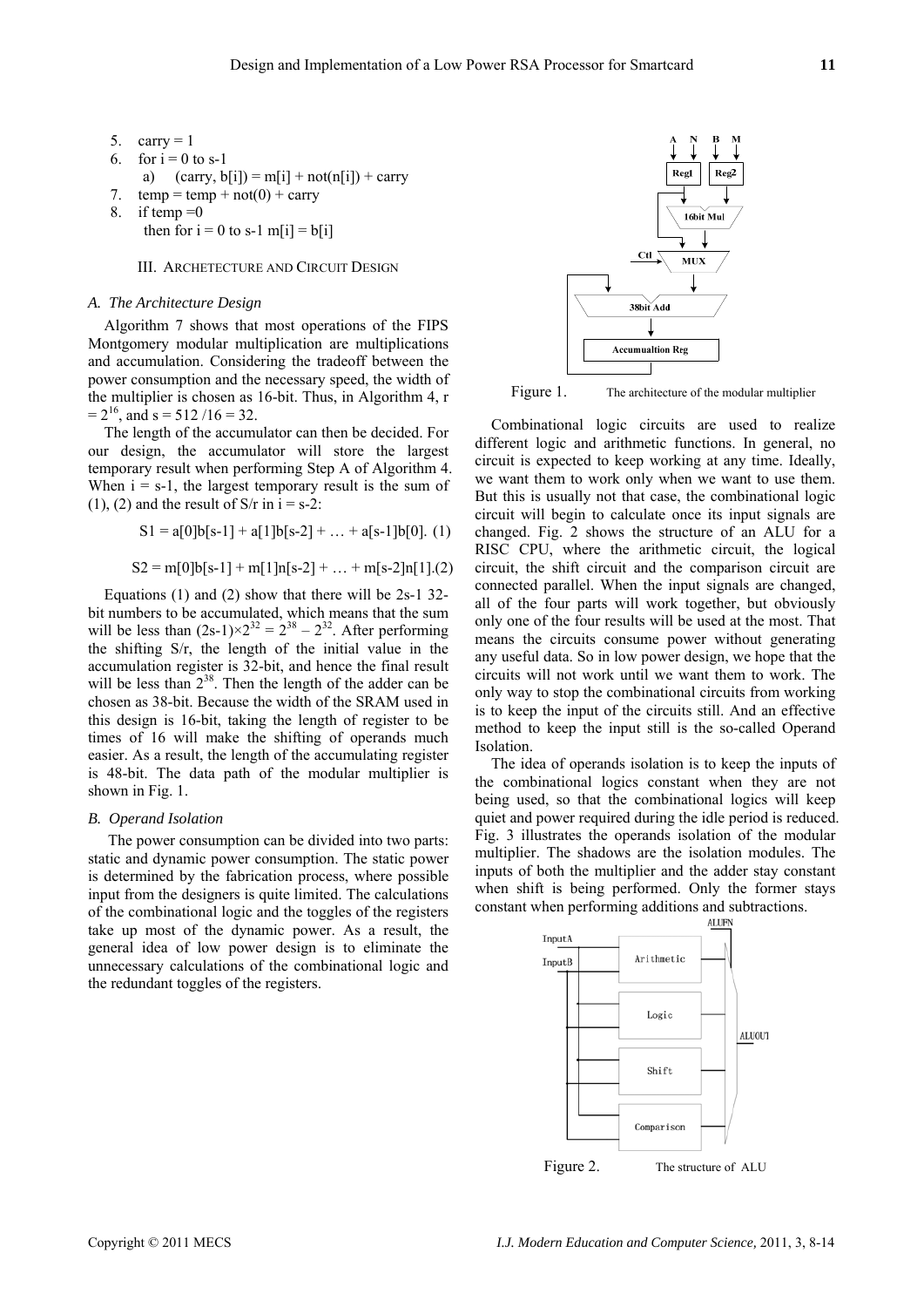

Figure 3. The operands isolation of the modular multiplier

## *C. Clock Gating*

In digital logic circuits, the clock signal has the maximum fan out and the highest activity, so the power consumption from the clock signal is an important part of the total power consumption of the whole circuit.

Fig. 4 is the functional schematic of a D-type flip-flop. It shows that the clock signal needs to drive four transfer gates in every D-type flip-flop. When the transfer gates are switch, no matter whether the value of the flip-flop is changed, the charging and discharging of the capacity of the transfer gates will consume dynamic power. There can be thousands of flip-flops in a large design, so the power consumption on all these flip-flops will be a problem for low power design.

 Fig. 5 shows the principle of clock gating. The upper part of Fig. 5 shows the equivalent schematic of a D-type flip-flop with synchronous active-high enabling signal. It can be seen that the enabling signal acts as the control signal of a 2-to-1 multiplexer, but it has no influence on the clock signal, which is connected to the control signals of the transfer gates. This means that the clock in this flip-flop will consume power, no matter whether the enabling signal is high.





Figure 4. The functional schematic of D-type flip-flop



Figure 5. The principle of clock gating

As a result, reducing the clock activity effectively reduces the unnecessary power dissipation. One solution is to insert clock gating. When clock gating is inserted, the clock net of the flip-flop will be kept at logic "0", as shown in the lower part of Fig. 5, thus the power dissipated on the switch is saved. The most power in an ASIC design is consumed by the clock tree, so the reduction of clock activity will notably reduce the total power.

#### IV. THE RESULT AND COMPARISON

The proposed design has been implemented by Verilog HDL, simulated with ModelSim 6.2b and synthesized with Synopsys Design Compiler with SMIC 0.18μm process. The result shows that the critical path of the design is 5.3ns, so the highest clock frequency of the design can be up to 188MHz and its area is 7.1k gates. It spends about 3.9M clock cycles to finish a 1,024bit RSA signature, so the throughput of this design is about 49kbps at 188MHz. When working on the frequency of 188MHz, it requires a power of 2.56mW. Implemented with Altera FPGA EP2C8Q208C8N device, the proposed design costs 2,439 logic elements and can work at the frequency of 47.32MHz.

The performance and power consumption of proposed design are compared with previous works in TABLE I and TABLE II.

ΤΑΒΛΕ Ι. COMPARISON OF PERFORMANCE

| <b>Design</b> | Year | <b>Technique</b> | <b>Frequency</b> | <b>Throughput</b><br>$(1024-bit)$ |
|---------------|------|------------------|------------------|-----------------------------------|
| [6]           | 2006 | $UMC0.18\mu m$   | 460MHz           | 586kbps                           |
| [7]           | 2008 | TSMC0.18 µm      | 200MHz           | $107.5$ kbps                      |
| [8]           | 2009 | $SMIC0.13 \mu m$ | 196MHz           |                                   |
| proposed      | 2010 | SMIC0.18 µm      | 188MHz           | 49kbps                            |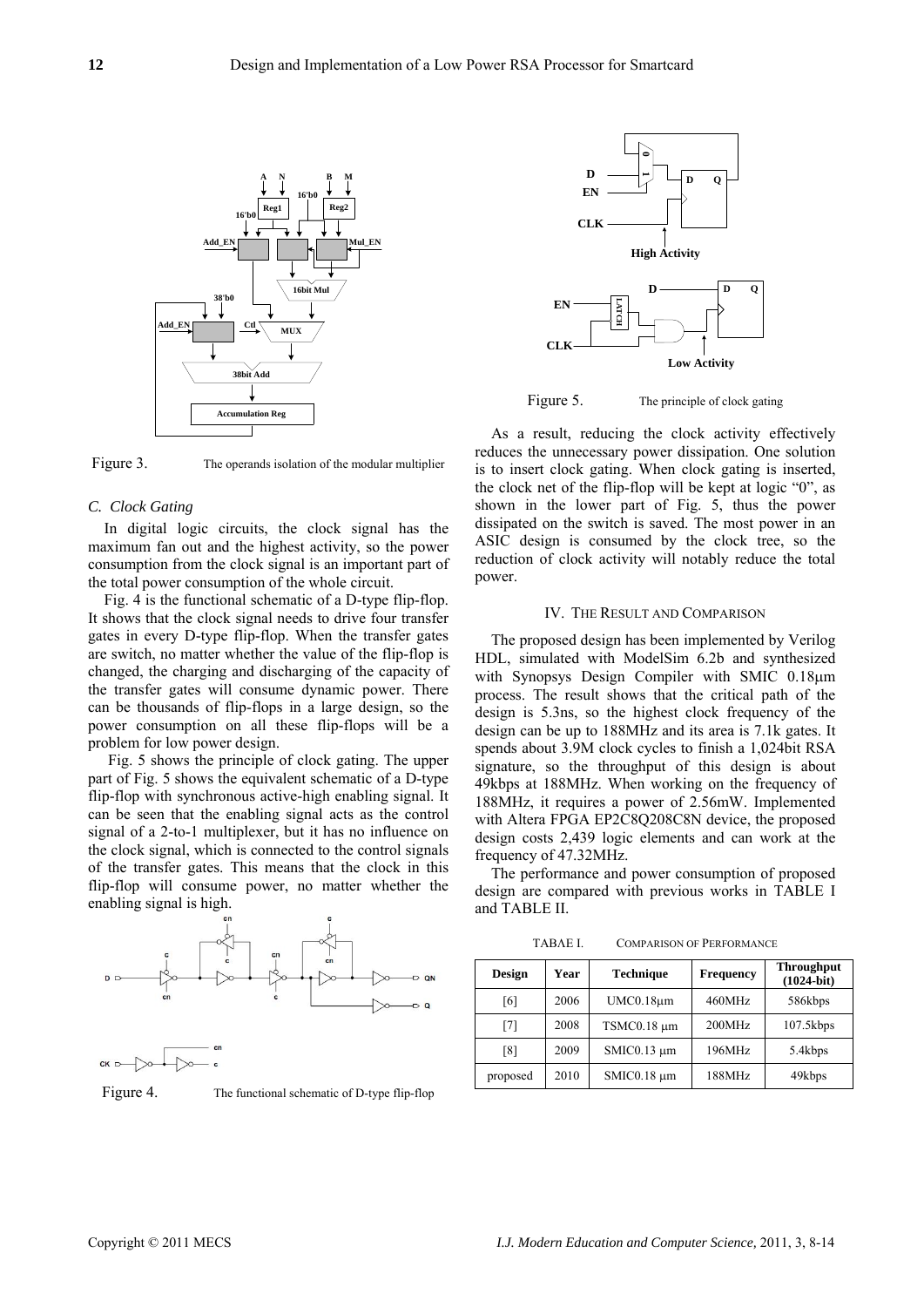| <b>Design</b> | Area                   | <b>Power</b>     | <b>Power/Throughput</b> |
|---------------|------------------------|------------------|-------------------------|
| [6]           | $5.76$ mm <sup>2</sup> | 830mW            | 1.42mW/kbps             |
| 171           | 61k Gates              | 32.5mW           | $0.30$ mW/kbps          |
| [8]           | 2.6k Gates             | $2.27 \text{mW}$ | 0.42mW/kbps             |
| proposed      | 7.1k Gates             | 2.56mW           | 0.052mW/kbps            |

ΤΑΒΛΕ ΙΙ. COMPARISON OF POWER

From these tables, we can see that the proposed design has lower ratio (power/throughput), which means it requires less power than the previous designs when working at the same speed.

The proposed RSA processor is implemented by Cadence SoC Encounter 8.1 with SMIC 0.18μm CMOS process and is integrated in a smartcard with Anticounterfeiting capability. The two SRAM blocks are generated by SMIC SRAM Generator and the EEPROM IP is S018EE16KBS\_LPI from SMIC. The design can execute 1,024-biy RSA digital signature as well as User data read/write. The layout of the smartcard with proposed RSA processor is shown in Fig.6.

## V. CONCLUSION

The proposed 1,024-bit RSA design achieves ultra low power by using the Chinese Remainder Theorem, improved Montgomery algorithm and several low power techniques. The synthesizing result shows that it has a performance of 49kbps at 188MHz while consuming only 2.56mW and the area is only 7.1k gates. The low power and low area make it suitable for smartcards and portable device.



Figure 6. Layout of the smartcard with RSA processor

## APPENDIX A THE PROOF OF CHINESE REMAINDER **THEOREM**

Two theorems will be used when performing RSA modular exponentiation. They are shown as Theorem 1 and Theorem 2.

**Theorem 1**: Chinese Remainder Theorem [9]

Suppose  $m_1$ ,  $m_2$ , ...,  $m_k$  are relative primes to each other, then congruence equation:

$$
\begin{cases}\nx \equiv b_1 \text{ (mod } m_1) \\
x \equiv b_2 \text{ (mod } m_2) \\
\cdots \\
x \equiv b_k \text{ (mod } m_k)\n\end{cases}
$$

has unique solution.

**Theorem 2**: Fermat's Little Theorem [10]

Suppose a is an integer and p is a prime number, then

$$
a^p \equiv a \pmod{p}
$$

And it can also be written as

$$
a^{p-1} \equiv 1 \pmod{p}
$$

There are two different algorithms to obtain the unique solution in Theorem 1. The first algorithm is the Single-Radix Conversion, which is shown as Algorithm 8, and the improved Mixed-Radix Conversion algorithm is shown as Algorithm 9.

**Algorithm 9**: The Single-Radix Conversion [11]

- 1.  $M = m_1 m_2 ... m_k$
- 2.  $M_i = M/m_i$  (1  $\le i \le k$ )
- 3.  $c_i = M_i^{-1} \pmod{m_i}$
- 4.  $x = b_1c_1M_1 + b_2c_2M_2 + ... + b_kc_kM_k \pmod{M}$

**Algorithm 10**: The Mixed-Radix Conversion [10]

- 1.  $A_{ij} = m_i^{-1} \pmod{m_j}$   $(1 \le i \le j \le k)$
- 2.  $C_1 = b_1 \pmod{m_1}$ 
	- $C_2 = (b_2 C_1)A_{12} \pmod{m_2}$ ………

$$
C_k = (b_k - (C_1 + m_1(C_2 + m_2(C_3 + ... + m_{k-2}C_{k-1})))A_{1k}A_{2k}...A_{(k-1)k} (mod m_k)
$$

3.  $x = C_k m_{k-1} ... m_2 m_1 + ... + C_3 m_2 m_1 + C_2 m_1 + C_1$ In the case of RSA modular exponentiation, there are only two prime numbers P and Q, and  $N = P \times Q$ , so k=2. Then the solutions for the two algorithms can be shown as follow:

With SRC:  $x = b_1 A_{pq}P + b_2 A_{qp}Q \pmod{N}$ 

With MRC:  $x = ((b_2 - b_1) A_{pq} \pmod{Q}P + b_1)$ where  $A_{pq} = P^{-1} \pmod{Q}$  and  $A_{qp} = Q^{-1} \pmod{P}$ 

The last symbols need to be replaced are  $b_1$  and  $b_2$ . According to RSA cryptography and Chinese Remainder Theorem, the original expressions of  $b_1$  and  $b_2$  are:

 $b_1 = M^E \pmod{P}$ ,  $b_2 = M^E \pmod{Q}$ 

M and E can be written as  $M = UP + Mp$  and  $E = V(P 1$ ) + Ep, so Mp = M (mod P) and Ep = E (mod P-1), Then  $b_1 = M^E \pmod{P} = (UP + Mp)^{V(P-1)+Ep} \pmod{P} = Mp$  $V(P-1)Mp^{Ep}$  (mod P) = Mp<sup>Ep</sup> (mod P).

With the same process, we can deduce that  $b_2 = Mq^{Eq}$ (mod Q). Let  $Cp = Mp^{Ep}$  (mod P) and  $Cq = Mg^{Eq}$  (mod Q), the solutions can be written as:

With SRC:  $x = CpA_{pq}P + CqA_{qp}Q \pmod{N}$ With MRC:  $x = ((Cq - Cp) A_{pq} \pmod{Q})P + Cp$ 

APPENDIX B THE PROOF OF MONTGOMERY ALGORITHM

Proof of Algorithm 3: